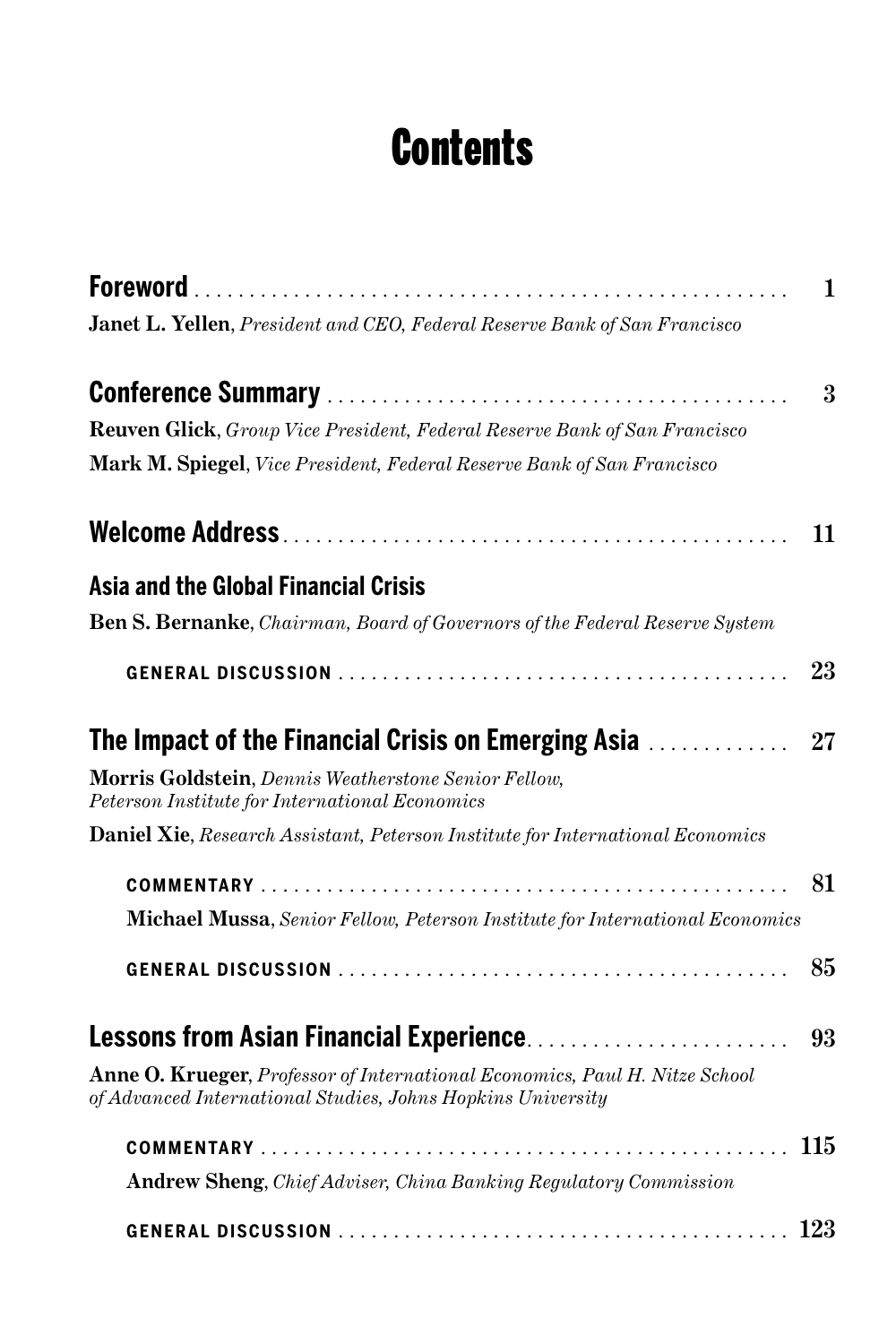| <b>Global Imbalances and the Financial Crisis:</b>                                                                  |  |
|---------------------------------------------------------------------------------------------------------------------|--|
| Maurice Obstfeld, Class of 1958 Professor of Economics,<br>University of California, Berkeley                       |  |
| <b>Kenneth Rogoff, Professor of Economics and Thomas D. Cabot Professor</b><br>of Public Policy, Harvard University |  |
|                                                                                                                     |  |
| Ricardo J. Caballero, Ford International Professor of Economics,<br>Massachusetts Institute of Technology           |  |
|                                                                                                                     |  |
| <b>Jacob Frenkel</b> , <i>Chairman and Chief Executive Officer</i> , <i>Group of Thirty</i>                         |  |
|                                                                                                                     |  |
| <b>191</b>                                                                                                          |  |
| <b>Reforming the Global Financial Architecture</b>                                                                  |  |
| <b>Andrew Crockett</b> , <i>President</i> , <i>JPMorgan Chase International</i>                                     |  |
|                                                                                                                     |  |
| <b>Fire, Flood, and Lifeboats:</b><br>Policy Responses to the Global Crisis of 2007-09  207                         |  |
| Takatoshi Ito, Professor, Graduate School of Economics, University of Tokyo                                         |  |
|                                                                                                                     |  |
| <b>Frederic Mishkin, Alfred Lerner Professor of Banking</b><br>and Financial Institutions, Columbia Business School |  |
|                                                                                                                     |  |